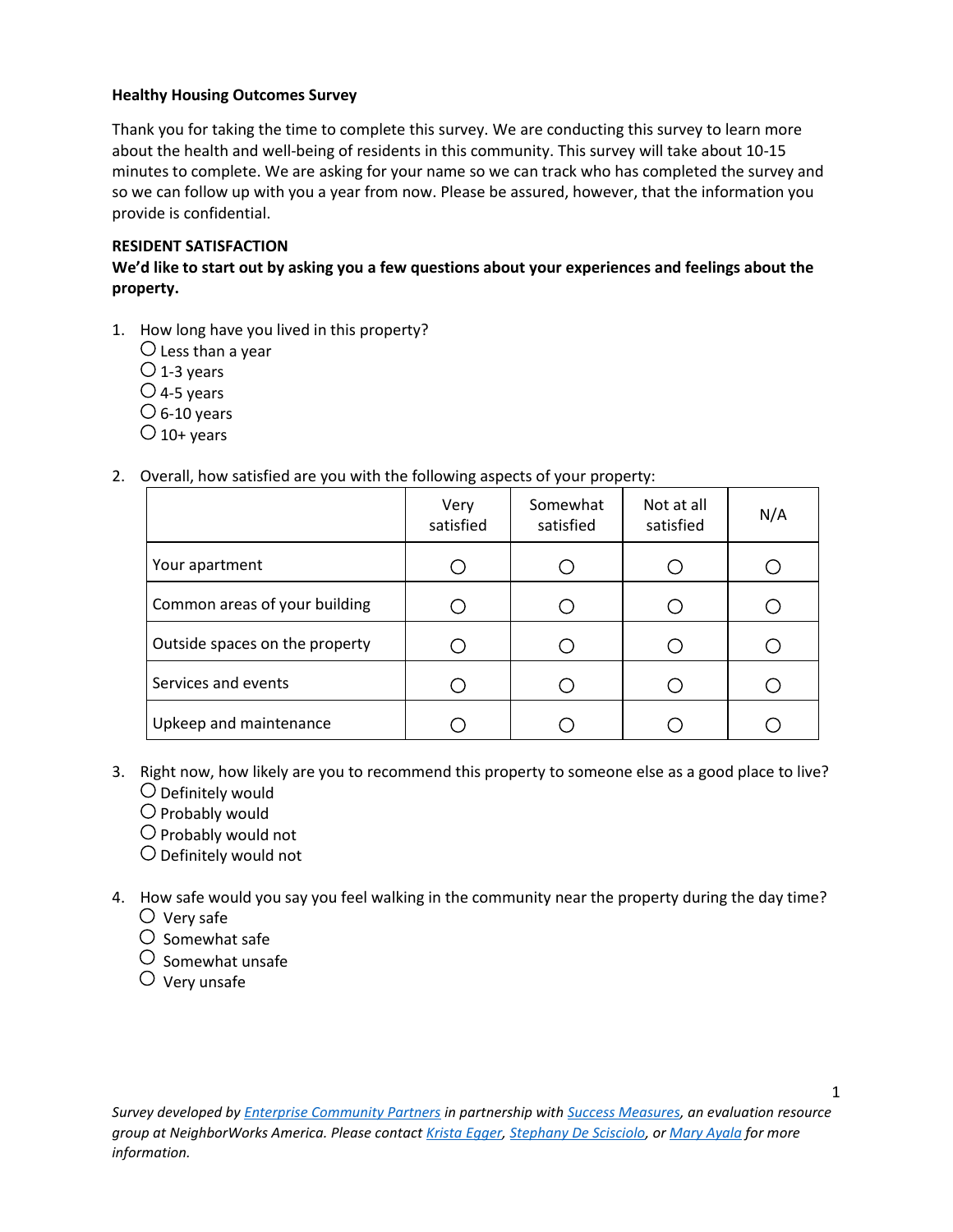- 5. How safe would you say you feel walking in the community near the property at night?
	- $\bigcirc$  Very safe
	- $\bigcirc$  Somewhat safe
	- $\bigcirc$  Somewhat unsafe
	- $\bigcirc$  Very unsafe

## **YOUR HEALTH**

**The following are questions about your health and well-being. They include general questions about your overall health.**

- 6. Would you say that in general your health is …?
	- $\bigcirc$  Excellent
	- Very good
	- Good
	- $\bigcirc$  Fair
	- $\bigcirc$  Poor
- 7. During the past 30 days, for about how many days have you felt healthy enough to do your usual activities?
	- $\bigcirc$  All the time
	- $\bigcirc$  A little more than half the time
	- $\bigcirc$  Half the time
	- $\bigcirc$  Less than half

### **OVERALL LIFE SATISFACTION**

For the next three questions please imagine a ladder with steps numbered from zero at the bottom to ten at the top. The top of the ladder represents the best possible life for you and the bottom of the ladder represents the worst possible life for you.

8. Please tell me where on the ladder you feel you personally stand right now.

| $\frac{10}{9}$ $\frac{9}{8}$              |  |
|-------------------------------------------|--|
| $\overline{7}$                            |  |
|                                           |  |
| $\frac{6}{5}$ $\frac{4}{3}$ $\frac{2}{2}$ |  |
|                                           |  |
|                                           |  |
|                                           |  |
| $\overline{1}$                            |  |
| 0                                         |  |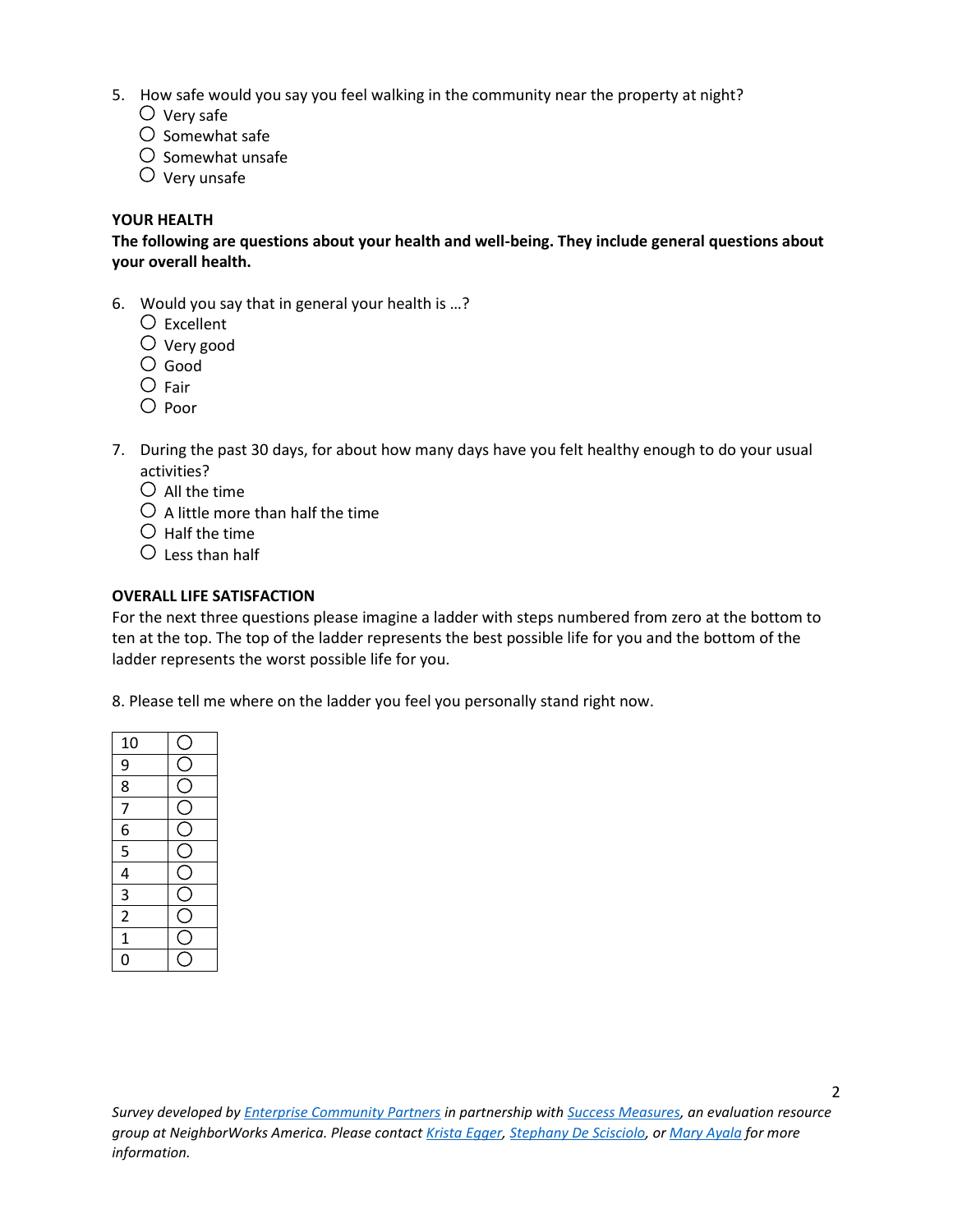9. Please tell me on which step do you think you will stand about five years from now?

| 10                                                                     |  |
|------------------------------------------------------------------------|--|
| $\frac{9}{8}$                                                          |  |
|                                                                        |  |
| $\overline{7}$                                                         |  |
|                                                                        |  |
|                                                                        |  |
|                                                                        |  |
|                                                                        |  |
| $\frac{16}{5}$ $\frac{5}{4}$ $\frac{4}{3}$ $\frac{2}{2}$ $\frac{1}{1}$ |  |
|                                                                        |  |
|                                                                        |  |

10. Now imagine the top of the ladder represents the best possible financial situation for you, and the bottom of the ladder represents the worst possible financial situation for you.

Please indicate where on the ladder you stand right now.

| 10                                                                                    |  |
|---------------------------------------------------------------------------------------|--|
|                                                                                       |  |
|                                                                                       |  |
|                                                                                       |  |
|                                                                                       |  |
|                                                                                       |  |
|                                                                                       |  |
|                                                                                       |  |
| $\frac{19}{8}$ $\frac{8}{7}$ $\frac{16}{6}$ $\frac{5}{4}$ $\frac{4}{3}$ $\frac{3}{2}$ |  |
| $\overline{1}$                                                                        |  |
| Ó                                                                                     |  |

11. How strongly do you agree with this statement? "I lead a purposeful and meaningful life." Do you…

- $\bigcirc$  Strongly agree
- $\bigcirc$  Agree
- $\bigcirc$  Slightly agree
- $\bigcirc$  Neither agree nor disagree
- $\bigcirc$  Slightly disagree
- $\bigcirc$  Disagree
- $\circ$  Strongly disagree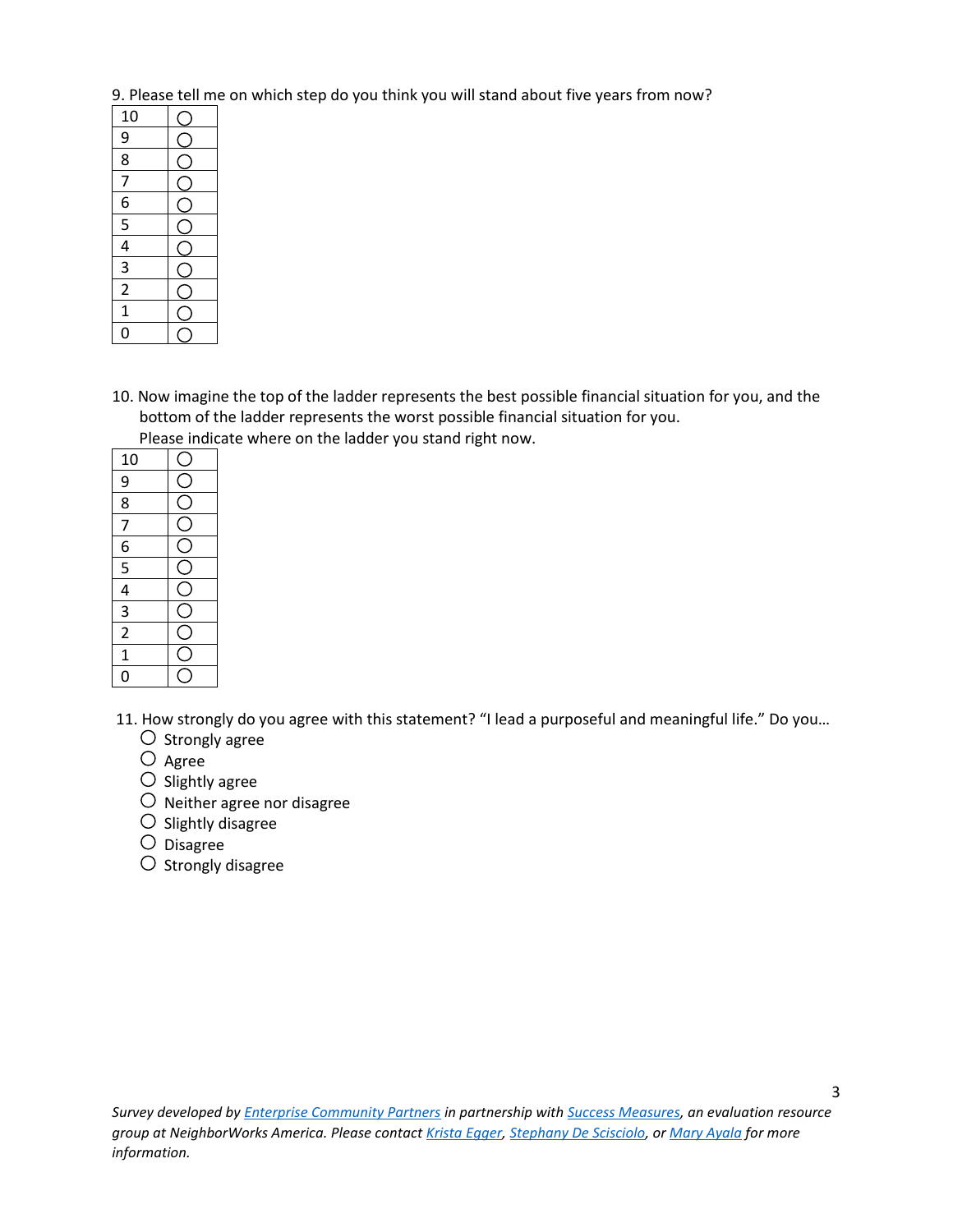### **MEDICAL CONDITIONS These questions relate to specific medical conditions you may be managing.**

12. Has a doctor or nurse ever told you that you had any of the following:

|                                              | Yes | No | I don't know |
|----------------------------------------------|-----|----|--------------|
| High cholesterol                             |     |    |              |
| Angina or coronary heart disease             |     |    |              |
| Depression or anxiety                        |     |    |              |
| Arthritis                                    |     |    |              |
| An autoimmune disease, such as fibromyalgia, |     |    |              |
| lupus, or other autoimmune disease           |     |    |              |
| Diabetes (Type 1 or 2)                       |     |    |              |
| High blood pressure/hypertension             |     |    |              |

13. If you answered YES to any of the questions above, has your ability to manage these conditions improved in the last year?

- $\bigcirc$  Yes
- $O$  No
- $O$  NA

# **EATING HABITS**

**The following are questions about food and your eating habits. There are no right or wrong answers.** 

14. In general, would you say that your eating habits are…?

- $\bigcirc$  Excellent
- $\bigcirc$  Very good
- $\circ$  Good
- $\bigcirc$  Fair
- $\bigcirc$  Poor

15. On a typical day, how many times do you eat fruit (not including juice)?

- $\bigcirc$  Three or more times a day
- $\bigcirc$  About twice a day
- $\bigcirc$  About once a day
- $\bigcirc$  Less than once a day
- $O$  Never
- 16. On a typical day, how often do you include vegetables of any type (either cooked or raw) in the meals you eat?
	- $\bigcirc$  Three or more times a day
	- $\bigcirc$  About twice a day
	- $\bigcirc$  About once a day
	- $\bigcirc$  Less than once a day
	- $\bigcirc$  Never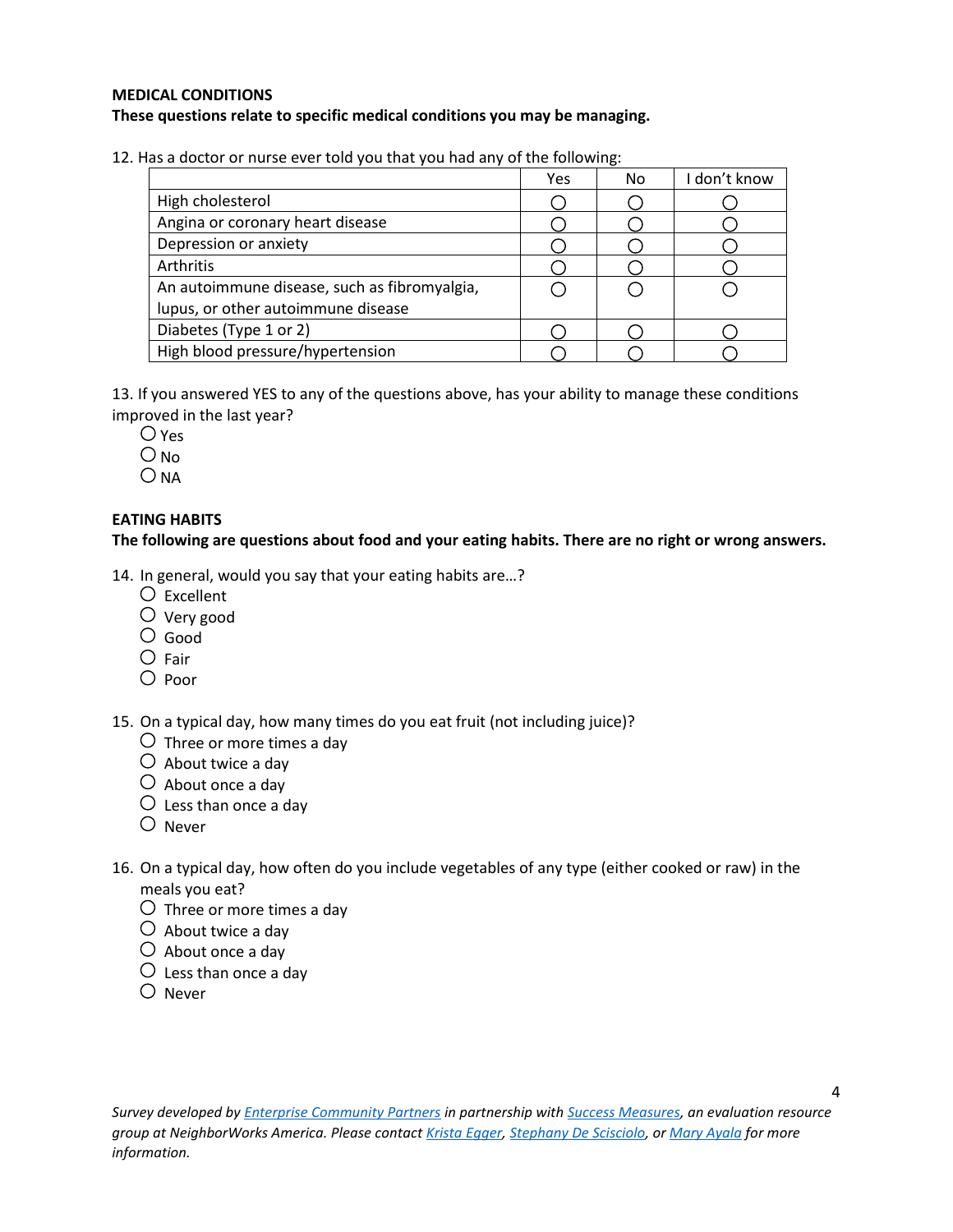- 17. If you wanted to eat fresh fruits and vegetables, how easy would it be for you to do so?
	- Very easy **(skip to Question 19)**
	- Somewhat easy **(skip to Question 19)**
	- $\bigcirc$  Somewhat difficult
	- $\bigcirc$  Very difficult
- 18. If it's not so easy, why is it difficult? *Check all that apply.*
	- $\Box$  Too expensive
		- Too far away
	- Not able to prepare fresh foods
	- Don't know how to prepare fresh foods
	- Other \_\_\_\_\_\_\_\_\_\_\_\_\_\_\_\_

# **PHYSICAL ACTIVITY**

**The following the questions are about how you get physical activity on the property and how easy it is to get around.** 

- 19. How physically fit do you feel?
	- $\bigcirc$  Verv fit
	- $\bigcirc$  Somewhat fit
	- $\bigcirc$  Somewhat unfit
	- $\bigcirc$  Very unfit

20. How often do you exercise in ways that are appropriate to your level of ability?

- $\bigcirc$  Often
- $\bigcirc$  Sometimes
- $\bigcirc$  Rarely
- $O$  Never
- 21. This question asks about recent falls. By a fall, we mean when a person unintentionally comes to rest on the ground. In the past 12 months, how many times have you fallen in your apartment or around the building or property?
	- $\bigcirc$  None
	- $\bigcirc$  1-2
	- $\bigcirc$  3-4
	- $\bigcirc$  5 or more

## **RESPIRATORY HEALTH**

**Now we'd like to ask you some questions about your respiratory health.** 

- 22. Does your building have a no-smoking policy?
	- Yes
	- $O$  No
	- $\bigcirc$  I don't know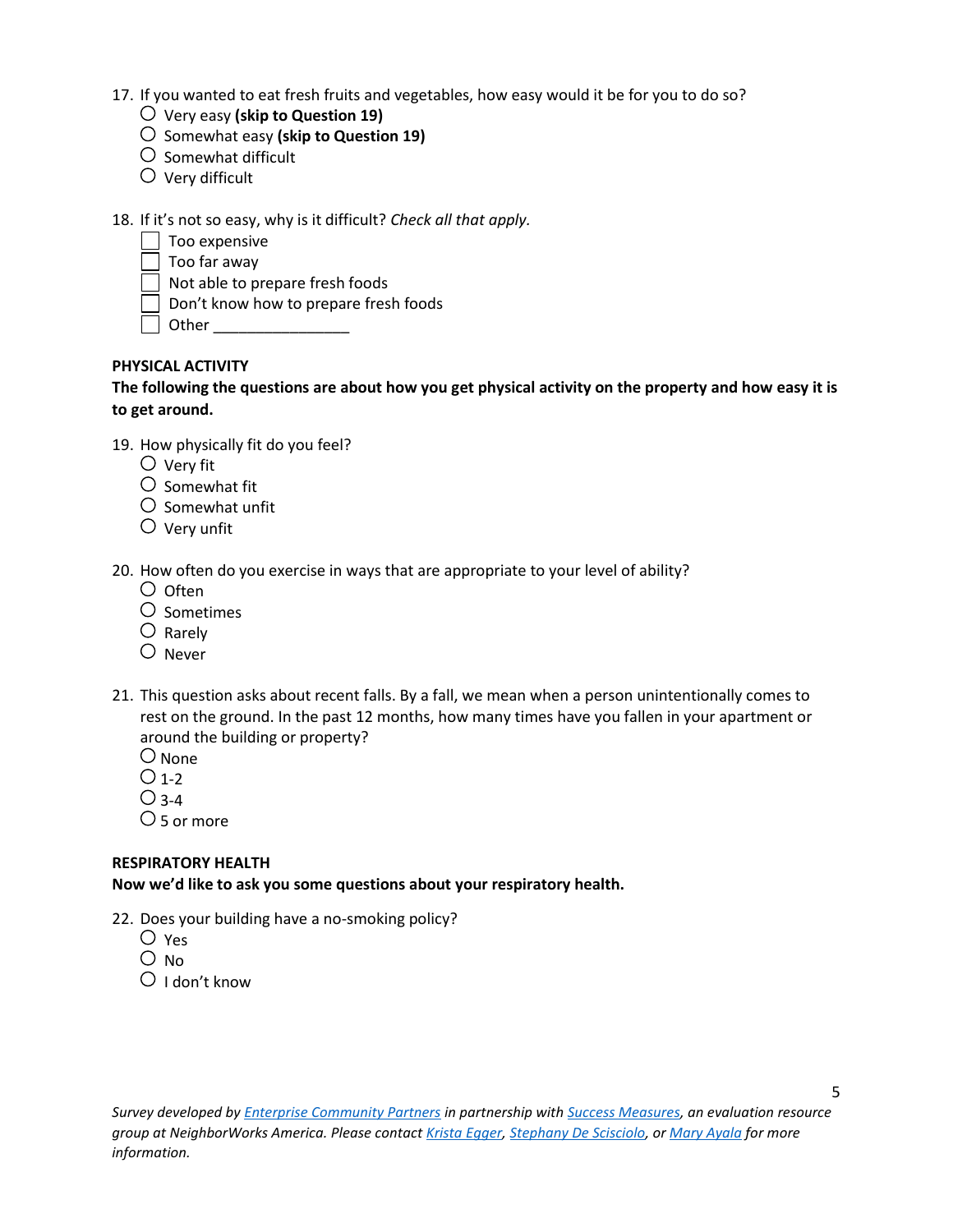- 23. Do you or anyone living in your home experience the following? *Check all that apply.*
	- Breathlessness
	- Coughing
	- Chest tightness
	- Wheezing
	- Other allergic reactions
	- None **(Skip to Question 25)**
- 24. Do those symptoms go away when you leave your apartment for an hour or more?
	- $\bigcirc$  Yes, within a few hours
	- $\bigcirc$  Yes, if gone a few days
	- $\bigcirc$  No, they stay the same
- 25. Has a doctor, nurse, or other health professional ever told you that you had: *Check all that apply* Asthma
	- Chronic obstructive pulmonary disease (COPD)
	- Emphysema
	- $\Box$  Other respiratory disease (for example chronic allergies, chronic bronchitis, pneumonia)
	- None **(skip to Question 28)**
- 26. During the past 12 months, have your respiratory symptoms become more intense or occurred more frequently?
	- Yes
	- $\overline{O}$  No
	- $\bigcirc$  Don't know
- 27. During the past 12 months, how many times did you visit the emergency room because you had trouble breathing?
	- $\bigcirc$  None
	- $O<sub>1-2</sub>$
	- $\bigcirc$  3-4
	- $O$  5-6
	- $\bigcirc$  7 or more

# **CHILDREN'S HEALTH**

**The following questions ask about the health of children 18 years and younger currently living with you.**

- 28. How many children under 18 years of age currently live in your household?
	- None **(skip to Question 36)**
	- $O<sub>1</sub>$
	- $O<sub>2</sub>$
	- $O<sub>3</sub>$
	- $\bigcirc$  4 or more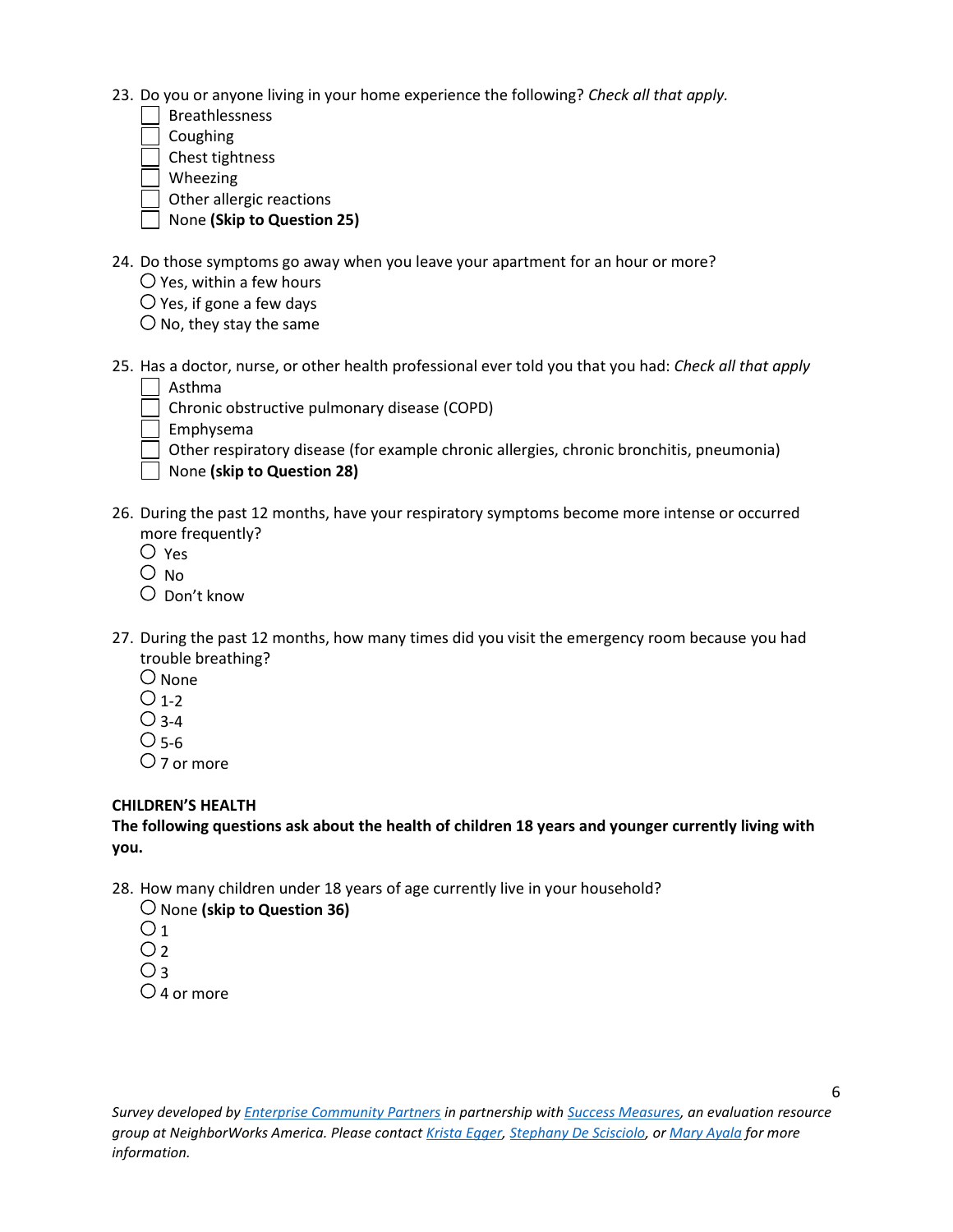- 29. Has a doctor, nurse, or other health professional ever told you a child currently living in your household has asthma?
	- $\overline{O}$  Yes
	- No **(skip to Question 36)**
	- Don't know **(skip to Question 36)**
- 30. During the past 12 months, have their asthma symptoms become more intense or occurred more frequently?
	- $\bigcirc$  Yes
	- $\bigcirc$  No
	- Don't know
- 31. During the past 12 months, how many times did they visit the emergency room because of their asthma?
	- $O$  None
	- $O<sub>1-2</sub>$
	- $\bigcirc$  3-4
	- $O$  5-6
	- $\bigcirc$  7 or more
- 32. Has a doctor or nurse ever told you that a child currently living in your household have either of the following? *Check all that apply*.
	- Diabetes (Type 1 or 2)
	- Allergies
	- $\Box$  High blood pressure/hypertension
- 33. Has a doctor or nurse ever told you that a child currently living in your home has a problem with lead in their blood?
	- $O$  Yes
	- No **(skip to Question 36)**
- 34. Are they being treated?
	- Yes
	- $O$  No.
- 35. What has happened to this child's lead level over the past 12 months?
	- $\bigcirc$  Increased
	- Decreased
	- $O$  Remained the same
	- $\bigcirc$  Don't know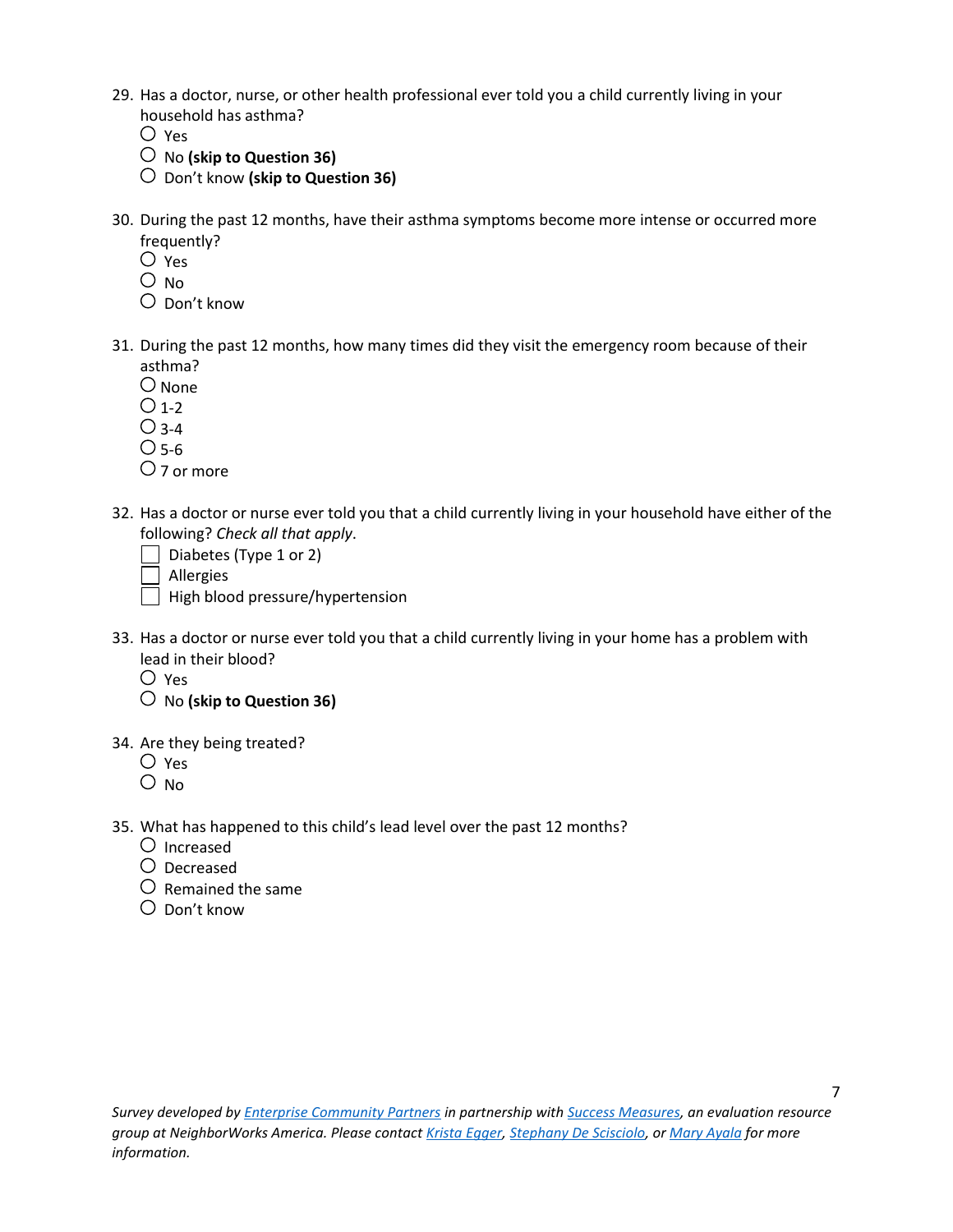#### **BUILDING MAINTENANCE**

### **The next two questions ask about your reactions to strong odors related to building maintenance.**

- 36. Have you or anyone in your household noticed strong odors from the use of pesticides or cleaning products in your home or common areas of your property?
	- Yes
	- $O$  No.
	- Don't know
- 37. Have you or anyone in your household experienced symptoms (such as headaches, difficulty breathing, coughing) from the use of pesticides or cleaning products in your home or common areas of your property?
	- Yes
	- $\bigcirc$  No
	- Don't know

# **SOCIAL CONNECTIONS**

## **Now we'd like to ask you about the social aspects of living in the property.**

38. Thinking about your relationships with people in your property, please indicate the degree to which you feel each of the following statements describes you.

|                                                      | Very much | Somewhat | Not at all |
|------------------------------------------------------|-----------|----------|------------|
| If I need support, I know who I can call on.         |           |          |            |
| I have people I feel close to.                       |           |          |            |
| I know there are people who really understand<br>me. |           |          |            |
| I feel a part of a group of friends.                 |           |          |            |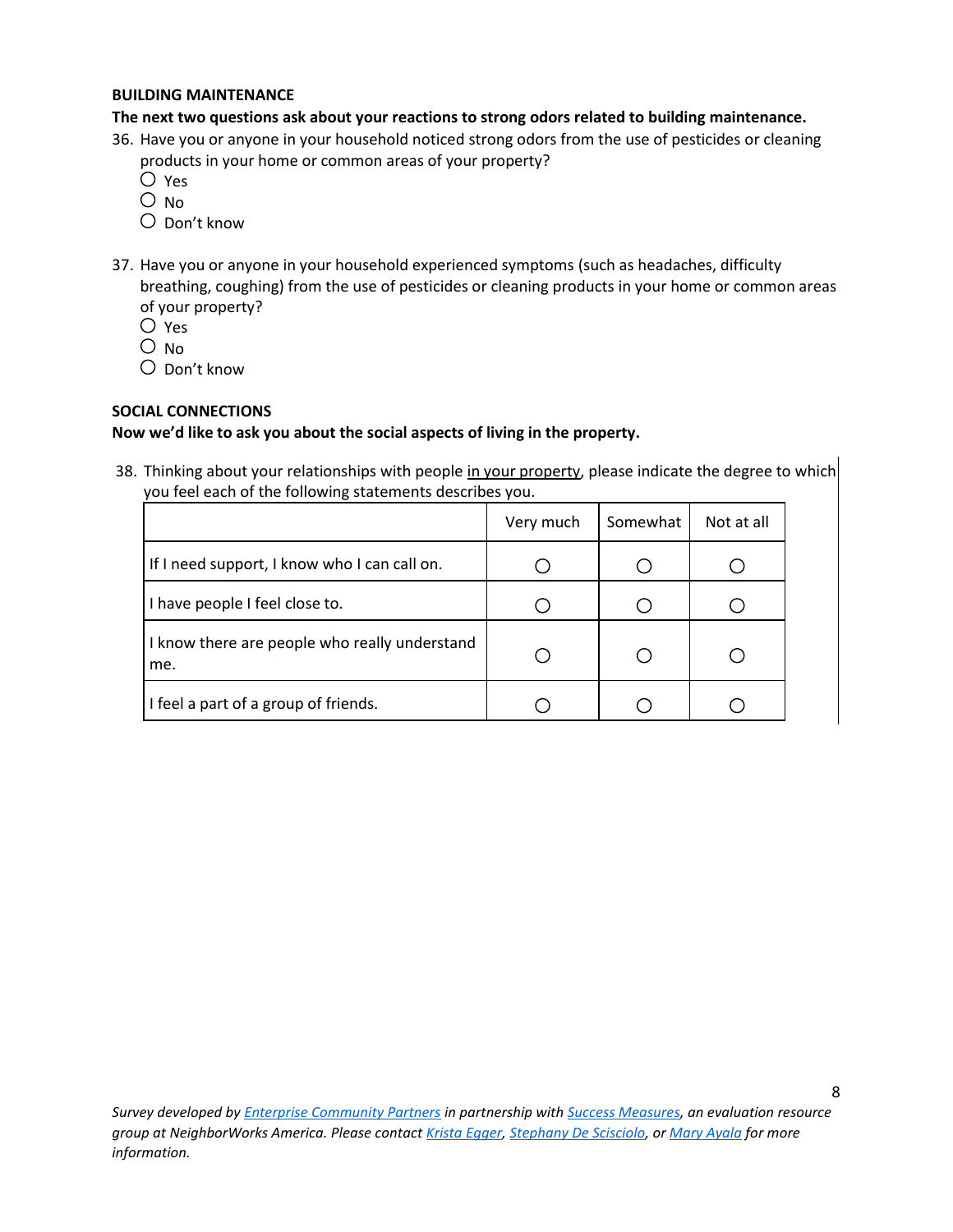39. The following is a list of ways in which neighbors sometimes interact with each other. Please indicate how often neighbors in this property do each of them.

|                                                   | Often | Sometimes | Rarely | Never                                       | Don't<br>Know |
|---------------------------------------------------|-------|-----------|--------|---------------------------------------------|---------------|
| Stop to talk when they see each<br>other          |       | ∩         |        | $\left(\begin{array}{c} \end{array}\right)$ |               |
| Watch sports or other<br>entertainment together   |       | ∩         |        |                                             |               |
| Prepare or share a meal                           |       | ⌒         |        | ( )                                         |               |
| Watch their children or<br>grandchildren together |       | ∩         |        | ( )                                         |               |
| Have a neighbor over to talk                      |       | ◯         |        |                                             |               |
| Call or text a neighbor                           |       |           |        |                                             |               |

### **YOUR HOUSEHOLD**

### **Now, we'd like to ask a few questions about you and your household.**

- 40. Including yourself, how many adults 18 years of age or older live in your household?
	- $O<sub>1</sub>$
	- $O<sub>2</sub>$
	- $O<sub>3</sub>$
	- $\bigcirc$  4 or more
- 41. Do you smoke tobacco or use tobacco products?
	- Yes
	- $O$  No
- 42. What language is most often spoken in your household?
	- $\bigcirc$  English
	- $\overline{O}$  Spanish
	- Other : \_\_\_\_\_\_\_\_\_\_\_\_\_\_\_\_\_\_\_\_\_\_\_\_\_\_\_
- 43. What is your age?
	- $\bigcirc$  18-24
	- $O$  25-34
	- $O$  35-44
	- $O$  45-54
	- $\circ$  55-64
	- $\circ$  65-74
	- $\bigcirc$  75 and older